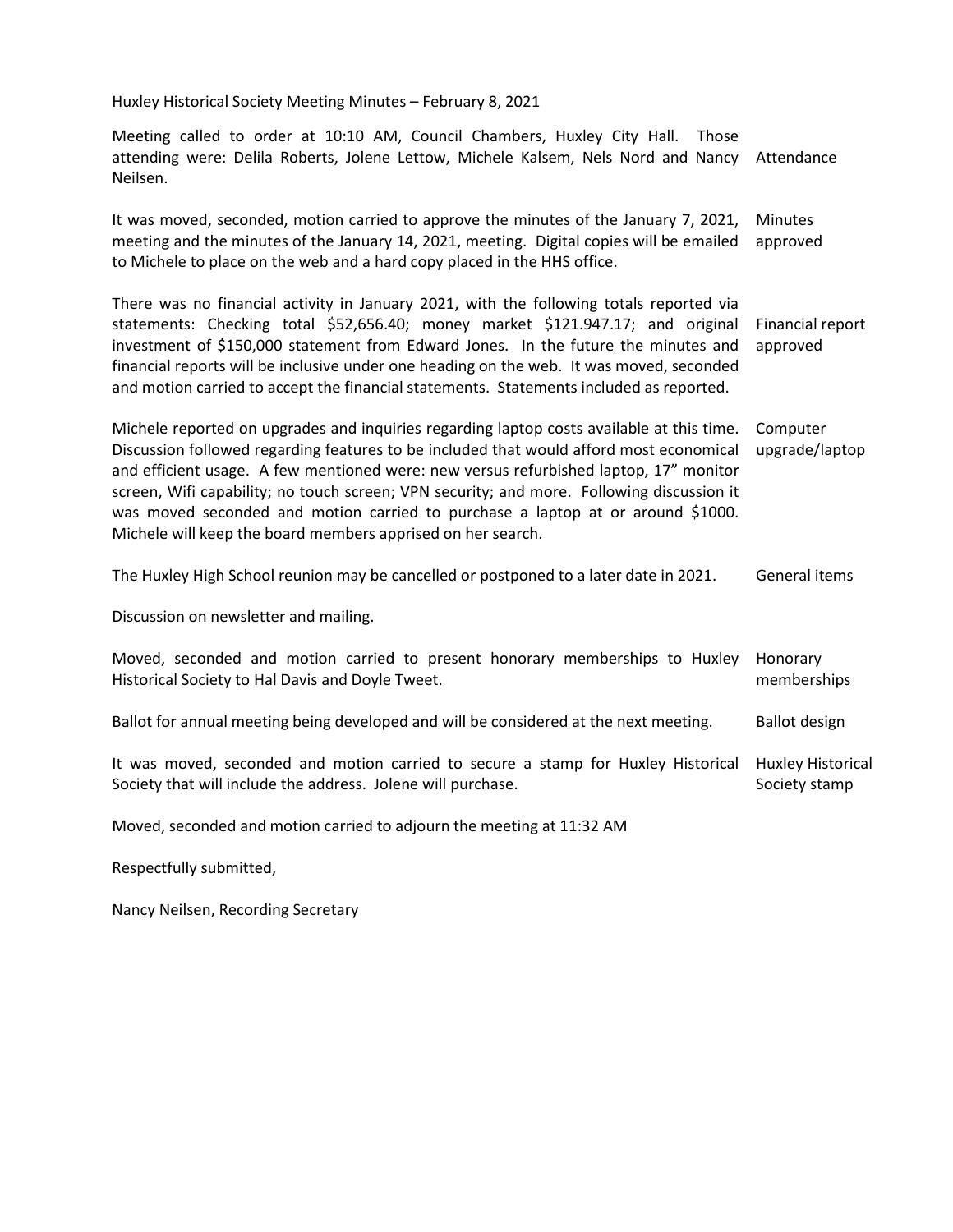| Meeting called to order at 2:40 PM, Council Chambers, Huxley City Hall. Those attending<br>were: Delila Roberts, Jolene Lettow, Michele Kalsem, Nels Nord and Nancy Neilsen.                                                                                                                             | Attendance                |
|----------------------------------------------------------------------------------------------------------------------------------------------------------------------------------------------------------------------------------------------------------------------------------------------------------|---------------------------|
| The meeting opened with discussion of the annual meeting. The board has contacted an Annual meeting<br>attorney for guidance and direction so that we might act within the current covid safety<br>restrictions. Action tabled for attorney's response.                                                  |                           |
| The board will review an updated membership list. Numbers and results will be on the Membership list<br>next agenda.                                                                                                                                                                                     |                           |
| Action was tabled regarding the layout of the ballot.                                                                                                                                                                                                                                                    | <b>Ballot</b>             |
| Michele displayed the new laptop computer. The laptop will be stored in the Society's<br>office. Michele will be reimbursed for the cost of the laptop. Statement submitted to the<br>treasurer. The treasurer's report for February will include details of the transaction and<br>action for approval. | New laptop for<br>Society |
| Motion to pay \$412 to EMC Insurance for society's liability insurance, seconded and EMC Insurance<br>carried.                                                                                                                                                                                           |                           |
| The board plans to meet again on March 1, to review tabled items as well as regular Next meeting<br>agenda.                                                                                                                                                                                              |                           |

Moved, seconded and motion carried to adjourn.

Respectfully submitted,

Nancy Neilsen, Recording Secretary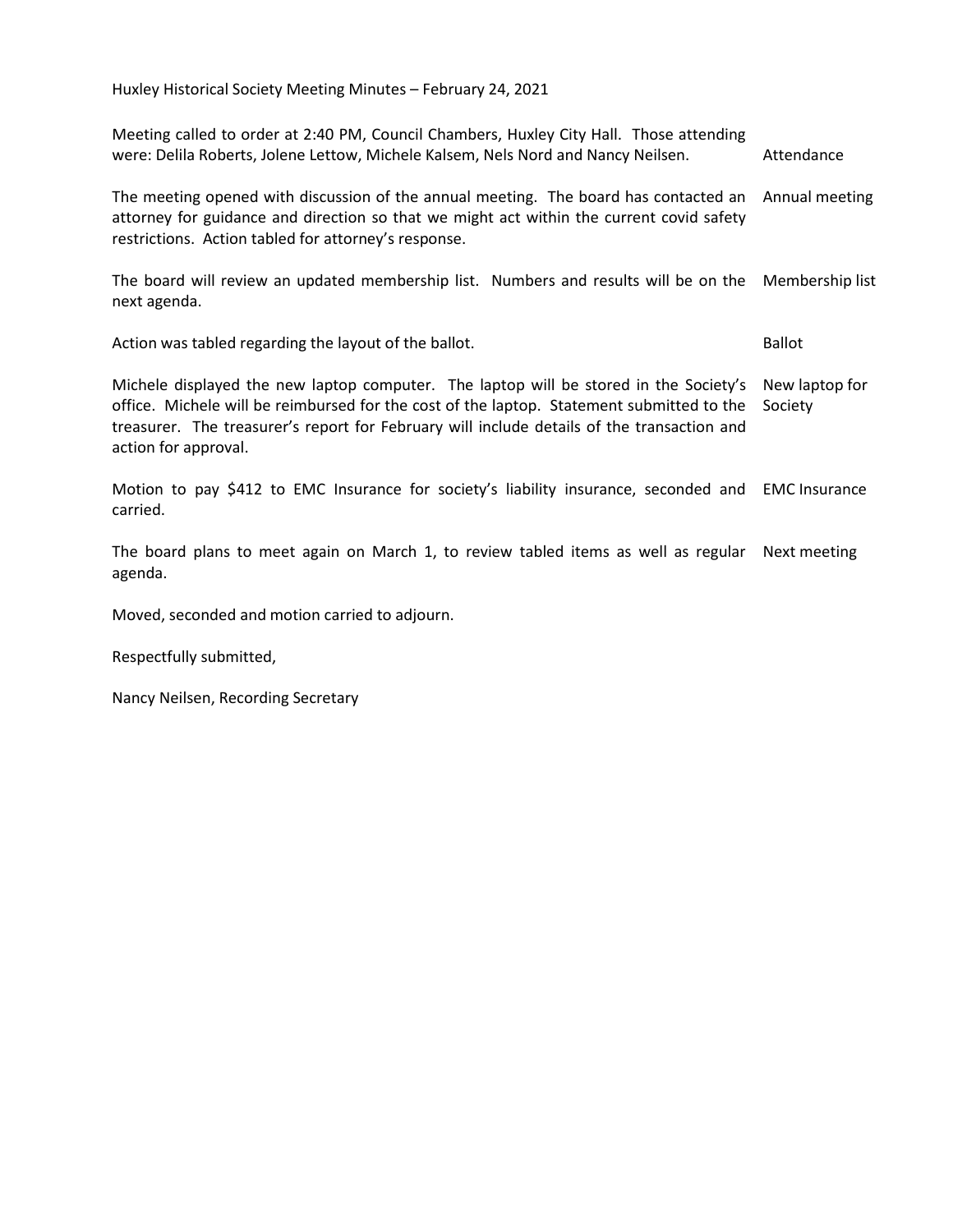

P.O Box 458 Boone, lowa 50036

### **RETURN SERVICE REQUESTED**

HUXLEY HISTORICAL SOCIETY 515 N MAIN AVE HUXLEY IA 50124-9416

# **Statement Ending 02/28/2021**

Page 1 of <mark>4</mark>

## **Managing Your Accounts**

| <b>B</b> Phone Number | 800-574-8123                   |
|-----------------------|--------------------------------|
| Mailing Address       | 104 Chestnut<br>Ames, IA 50010 |

**Online Access** visionbank.com

## **Summary of Accounts**

| <b>Account Type</b> | <b>Account Number</b> | <b>Ending Balance</b> |
|---------------------|-----------------------|-----------------------|
| Non-Profit Checking | XXXX6619              | \$52 174 68           |

# Non-Profit Checking-XXXX6619

| <b>Account Summary</b> |                          |             | <b>Interest Summary</b>        |               |
|------------------------|--------------------------|-------------|--------------------------------|---------------|
| <b>Date</b>            | <b>Description</b>       | Amount      | <b>Description</b>             | <b>Amount</b> |
| 02/01/2021             | <b>Beginning Balance</b> | \$52,656.40 | Annual Percentage Yield Earned | $0.03\%$      |
|                        | 3 Credit(s) This Period  | \$712.21    | <b>Interest Days</b>           | -28           |
|                        | 2 Debit(s) This Period   | \$1,193.93  | <b>Interest Earned</b>         | \$0.00        |
| 02/28/2021             | <b>Ending Balance</b>    | \$52,174.68 | Interest Paid This Period      | \$1.21        |
|                        |                          |             | Interest Paid Year-to-Date     | \$2.54        |
|                        |                          |             | Minimum Balance                | \$51.622.47   |

### **Deposits**

| Date       | <b>Description</b>       |                                    | Amount   |
|------------|--------------------------|------------------------------------|----------|
| 02/05/2021 | Deposit                  | Temberships                        | \$160.00 |
| 02/22/2021 | Deposit                  | Cambery<br>Palestine Township<br>- | \$551.00 |
| 02/28/2021 | <b>Accr Earning Pymt</b> |                                    | \$1.21   |
|            | <b>Added to Account</b>  |                                    |          |

#### **Checks Cleared**

| <b>Check Nbr</b> | Date                                       | Amount   | Check Nbr | <b>Date</b>     | <b>Amount</b> |  |
|------------------|--------------------------------------------|----------|-----------|-----------------|---------------|--|
|                  | 2228 02/17/2021                            | \$125.00 |           | 2229 02/19/2021 | \$1.068.93    |  |
|                  | * Indicates skipped check number vuelosite |          |           |                 | Computer      |  |

#### **Overdraft and Returned Item Fees**

|                                 | <b>Total for this period</b> | Total year-to-date | <b>Previous year-to-date</b> |
|---------------------------------|------------------------------|--------------------|------------------------------|
| <b>Total Overdraft Fees</b>     | \$0.00                       | \$0.00             | \$0.00                       |
| <b>Total Returned Item Fees</b> | \$0.00                       | \$0.00             | \$0.00                       |